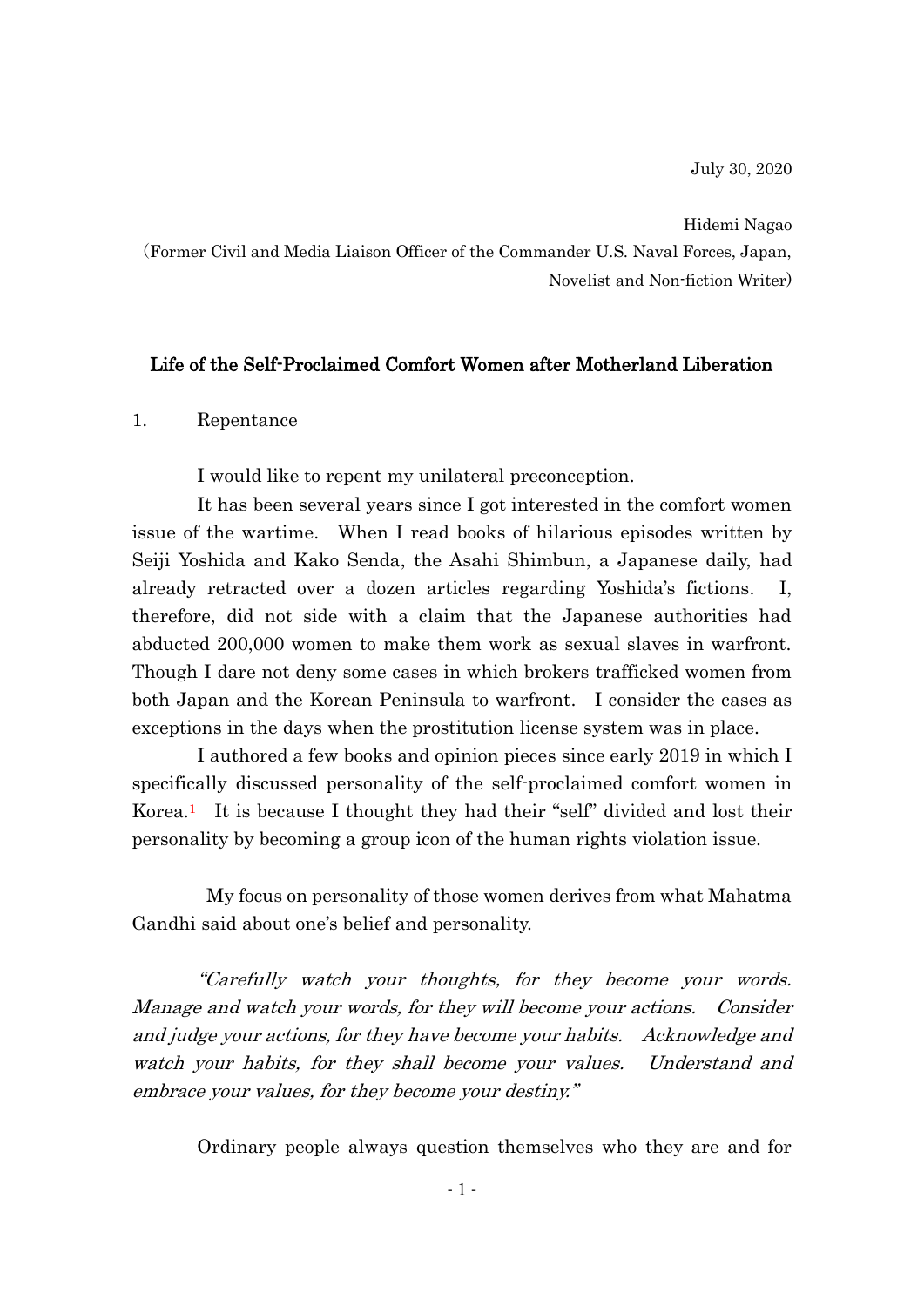what and for whom they live. The struggle of questioning makes them strengthen their belief, which translates into action and builds personality. This is what personal growth is about.

Life of people begins with a period of education and proceeds to a period of work prior to reaching a period of retirement. The self-proclaimed women had to enter the period of work, being deprived of a full period of education partly due to family poverty and partly due to the inadequate education system. What awaited them in the period of retirement—after the long period of work—was the comfort women issue.

As I reflected on a span of their life, I have realized that my thoughts were unilateral. For, I discussed their personality without paying any attention to their long period of work.

On May 7, 2020, Lee Yong-soo broke the ice, which led to uncovering of dubious spending practices of the Korean Council for Women Drafted for Military Sexual Slavery by Japan (Korean Council hereinafter) regarding comfort women donations and government subsidies. Lee also publicly said she had detested the pronominal phrase, "Sexual Slave." A while later, some intellectuals began to question anew what those women truly needed for their life.

Based on the circumstances above and my carelessness, I will review the life of the self-proclaimed comfort women after the liberation of their homeland. This is what I meant by repentance. Problem is I cannot read or speak the Korean language though I have just made a solemn pledge. To compensate for my inability, I carefully review herein translated versions of those women's testimonies that are contained in books below.

Book A: The Korean Council for the Women Drafted for Military Sexual Slavery by Japan and the Study Committee on the Volunteer Corps (Ed.). (1993). "Shogen: Kyosei Renko Sareta Chosenjin Gun Ianfu Tachi" [Testimonies of comfort women forcibly taken by the military] (author translation). (The Uri-Yeoseong Network on Military Comfort Women Issues, Trans.). Tokyo. Akashi Publishing. Book A contains 19 testimonies.

Book BI and BII: Nishino, Rumiko & Kim, Puja. Women's Active Museum on War and Peace (Ed.) (2006, 2010). "Shogen: Mirai heno Kioku Asia 'Ianfu' Shogenshu Parts I & II—Minami-Kita Zainichi Koreans"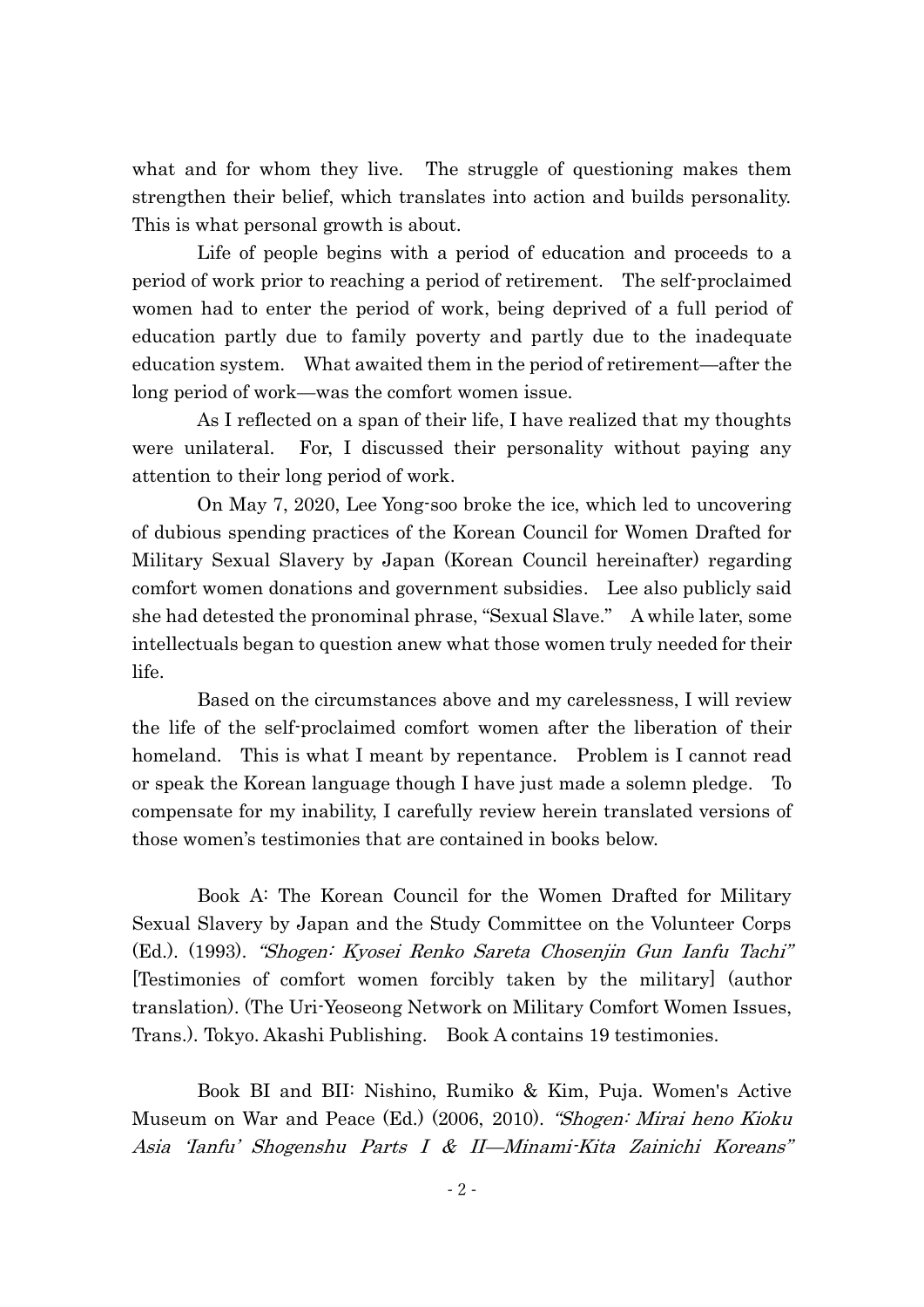[Collection of Witness Statements of Asian Comfort Women, Memories for Future Regarding North and South Korea and Japan] (a/t). Tokyo. Akashi Publishing. Book BI and BII contains 26 testimonies, 5 of which are copied from Book A.

## 2. Questions to Books A and BI & BII

Each testimony is about 15 to 18 pages long on the average. The experiences of the self-proclaimed comfort women, as sexual slaves, are fully detailed, regardless of the credibility of the testimonies. I have a few questions about them. I provide the following excerpts as a premise of my misgivings (underlined by author).

Yun Chung-ok, Co-representative of the Korean Council, wrote in Preface of Book A (author translation, a/t hereinafter):

"It is urgent for us to reveal the whole truth. Materials found in newspapers and official documents are certainly important, however, testimonies of the former comfort women are no less important than those materials. They are living witnesses of those days with both physical and mental disorders. … We are aware how difficult it is for them to reveal what really happened at comfort stations. But the issue we have on hand is a serious matter that pertains to human beings. … I think we must get their life stories down on paper."

Professor An Byeong-jik of the Economic Faculty of the Seoul University wrote in Forward also in Book A (a/t):

"While reviewing investigation results, we found it most difficult to reconstruct one's testimonies because what she had said was oftentimes logically contradictory. … The most annoying thing the investigators experienced was when they noticed the interviewees intentionally distorting facts. To overcome such cases, each of us tried hard to build confidence with each interviewee. Our efforts were rewarded in most cases, however, there were cases in which investigators had to quit interviewing halfway through.

We conducted an interview more than five or six times for each woman.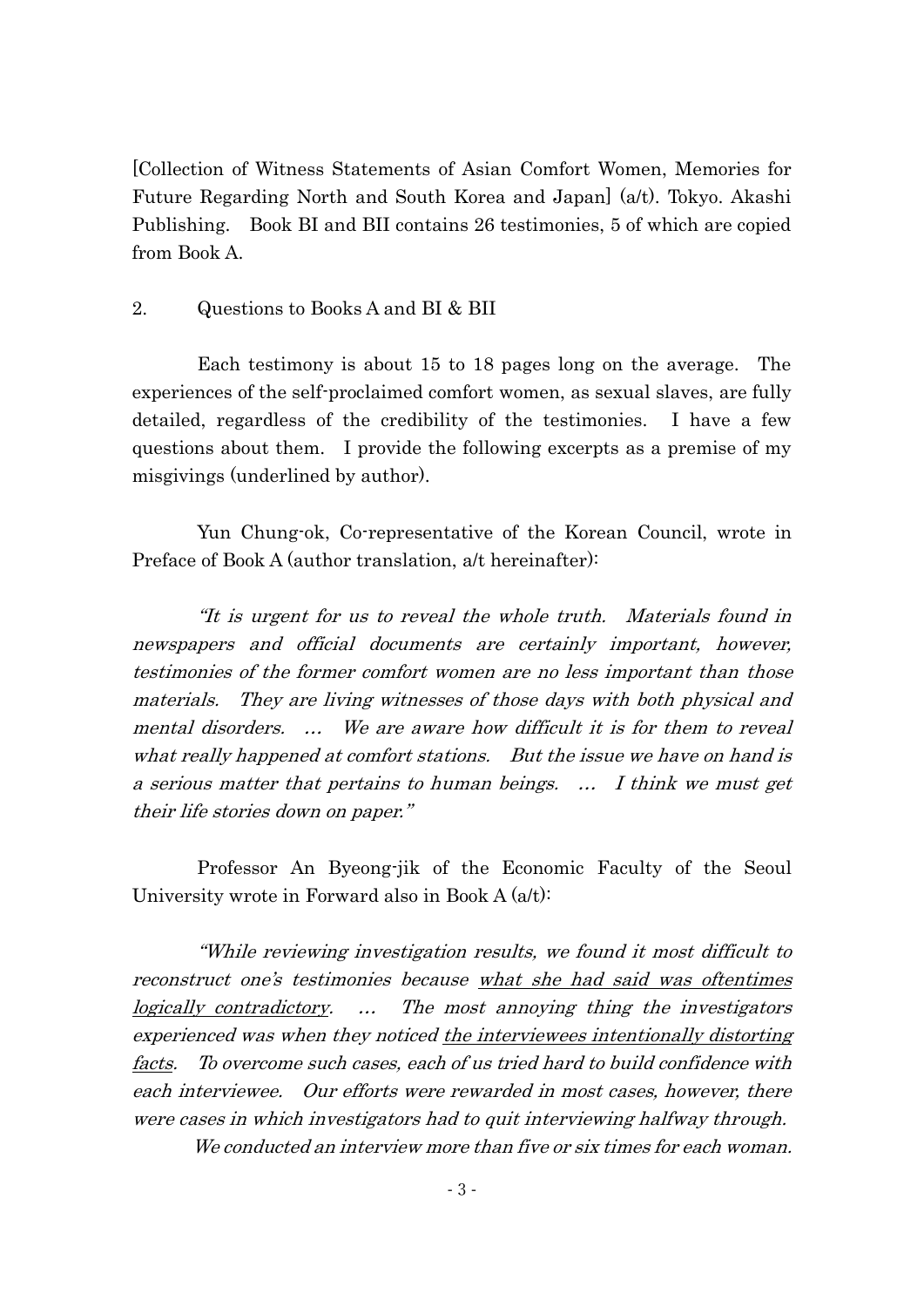I do not claim our investigations are flawless. For, as in the case of comfort women, I think it difficult for anyone who was treated as a subhuman to narrate everything she had gone through. I also think it impossible for us to complete investigations in a short time (\*underlined by author)."

2.1. Investigations of Book A heard stories of 40 women though as many as 110 women were registered as former comfort women in the early days. The Korean Council published testimonies of only 19 women. This may be attributable to "logical contradictions" and "intentional distortions of facts" Professor An mentioned. No one, however, explained why the published accounts were reduced from 110 to 40 to 19. Does it mean the rest, 91, were not comfort women?

2.2. This question also relates to the "intentional distortions of facts." Why did those women dare not tell facts? Having female investigators interview them, building confidence with them, and holding interviews more than a few times should have made it possible for them to come out of their shell. Besides, they knew their testimonies were supposed to protect women's rights and, furthermore, pursue social justice.

2.3. Six of the 19 women used pseudonyms in Book A. Why did five of them have their photographic portraits shown on the first page of their testimonies?

2.4. Five testimonies in Book B are copied, word for word, from Book A. Does it mean 14 others in Book A are not trustworthy? Either way, the total number of the women in both Book A and Book BI and BII is not 45 but 40. It must be noted there are two different women whose names are identical.

2.5. Why did the investigators not prepare a list of key issues in advance? It is vital to reveal the whole truth—as Professor Yun mentioned—by organizing key issues by category. Putting things in order would have visualize not only the how and why the women became comfort women but also the how and under what system they made a living at each comfort station in warfront. It is unfortunate that the testimonies portrayed a litany of complaints because the investigators were merely in listen-only mode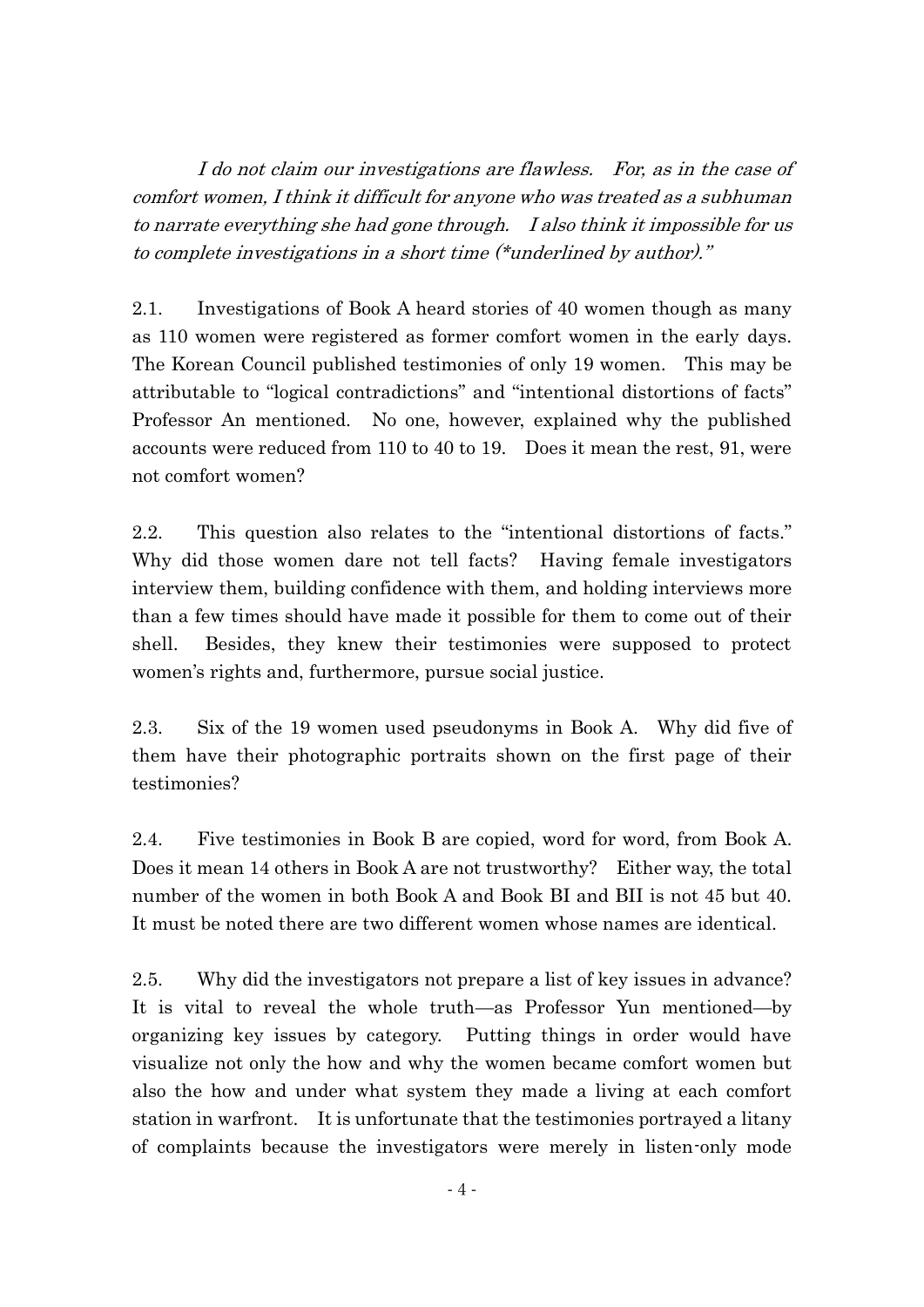toward the women. There are cases in which time and place remained unknown. The significance of the "living witnesses" emphasized by Professor Yun did not bear fruit, if not wasted.

Books BI and BII compiled more than a decade after Book A was published did not correct the inadequacy of systematic approaches observed in Book A. As for the inadequacy mentioned above, O Yon-ju, one of the editors, made the following comment (Book BI, pp. 237-238) (\*underlined by author).

"Stories I heard from a halmoni (\*grandmother in Korean) sounded like reading a prepared statement written in a concise and orderly manner. She narrated each event, following closely the passage of time. I interviewed her four times; she repeated her accounts almost in the same way. In the meantime, her memories began to bother me because they had been fixed in a certain pattern. I sort of struggled to find out means to make her talk about other things.

I was compelled, during an interview, to ask questions to change the set flow of her thoughts. Giving up listening to her experience, I decided to start questioning her about general ideas of things or about her emotional conditions."

2.6. Both Books A and BI and BII failed to make a comprehensive conclusion to the key issues listed below.

(1) The difference between comfort stations in warfront and brothels in Korea, Taiwan, Manchuria—which were internationally recognized as under Japanese rule—and Japan. Those in the latter were Pusan (Korea), Hsinchu (Taiwan), Jilin (Manchuria), and Osaka/Toyama/Okinawa (Japan).

(2) The presence or absence of the following matters: trade of women by parents, family members, or husbands (Kim Hak-sun, Hwang Geum-Joo, Lee Yong-nyeo, Park Sun-e, Lee Gye-wol, Lee Ok-pun); identification papers (Park You-nian); term of employment (Lee Sang-ok of South Korea, Park Sune); earnings (Lee Sang-ok of South Korea, Park You-nian, Kim Sun-ok); savings and transfer of money home (Moon Ok-chu, Park Sun-e, Park Younian, Ha Sang-suk); exchange of correspondence (Moon Ok-chu, Park Do-ri,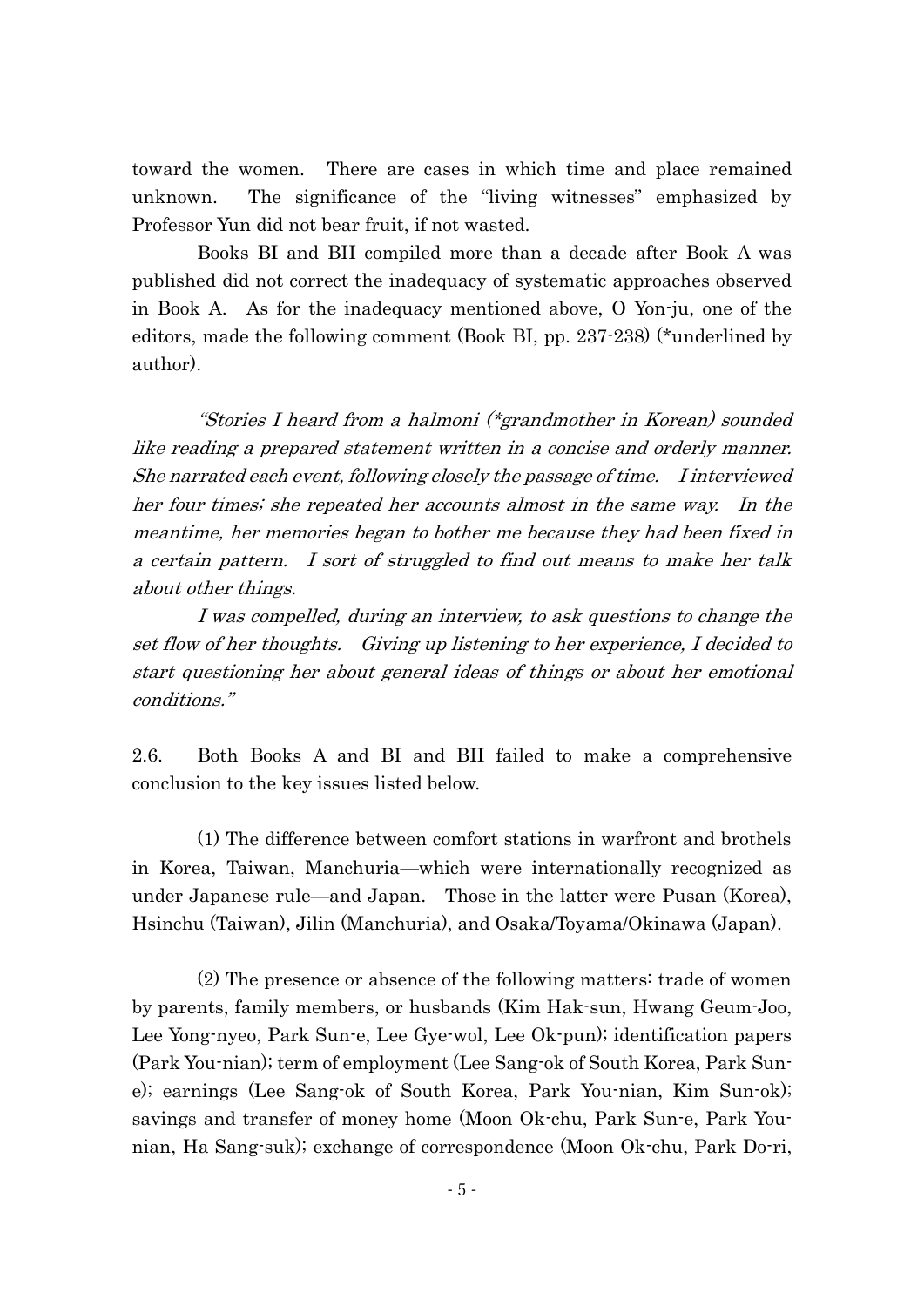Gil Won-ok); and liberty restrictions such as going for shopping and watching movies (O O-mok, Moon Ok-chu, Lee Tok-nam, Park Do-ri).

(3) Those cases in which the Koreans brokered and accompanied Korean women to warfront and ran comfort stations for themselves. As Lt. Col. Archie Miyamoto, Lt. Col. of the U.S. Army (Ret.), wrote by referencing Japan's Foreign Ministry consulate documents, it is the Koreans who managed comfort stations with Korean women while it is the Japanese who operated comfort stations with Japanese women.<sup>2</sup>

# 3. Limitations of the investigations and stretched interpretations

Commercial publication of Book A brought about a result that 19 women represented 110 women who stood up at the beginning, 239 women who were officially registered by the South Korean government, and finally 200,000 women whom more than a few individuals and groups claim. In this sense, the Korean Council achieved its objective.

The Japanese mass media often conduct public opinion polls. They normally consider confidence interval and confidence level of a population, randomly contact approximately 2,000 persons, and come up with representative opinions based on the collect responses from 50% or so of the surveyed,

In the case of the self-proclaimed comfort women, the 40 women in Books A and BI and BII are not randomly sampled from a population of, say, 110, 239, or 200,000. Their testimonies, therefore, contain sample coverage bias. Because those 40 women independently comprise the whole population for themselves, it should not be stretched to interpret that they are a part of all other comfort women. What it points to is the limitation of the investigations.

As for the stereotypical statement of those 40 women that they had been treated as subhuman, it should be merely interpreted as their claim because of lack of testimonial evidence provided by third parties. It is, therefore, appropriate—from the vantage point of a big picture—to conclude that many a woman in Books A and BI and BII fell victim to malicious brokers and operators of comfort stations/brothels.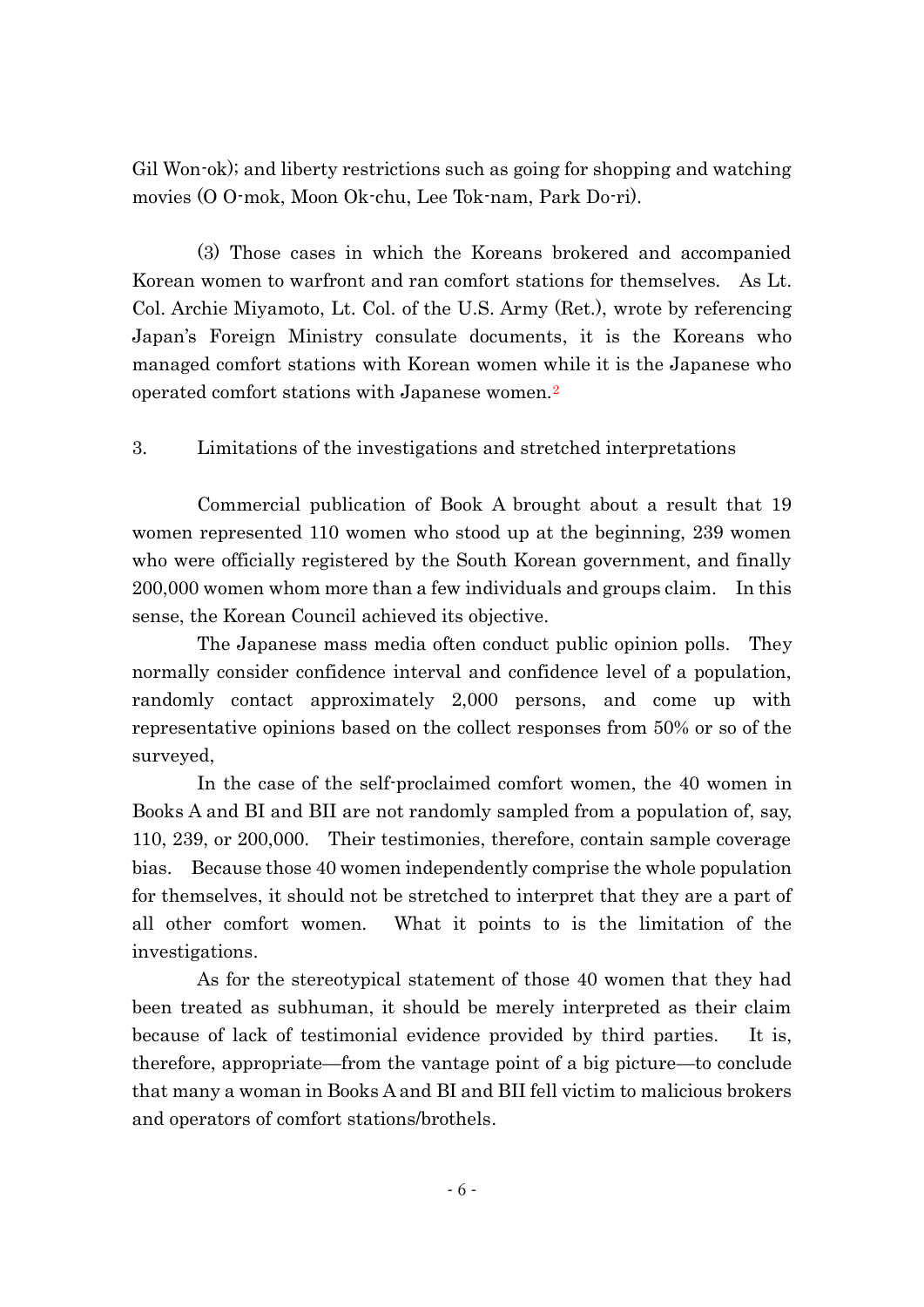# 4. Life of the self-proclaimed comfort women in post-liberation days

Those 40 women gave, in a greater or lesser degree, their accounts of life after the Korean Peninsula was liberated. There is no reason to question the credibility of their accounts. For, adding the "illogical contradictory statements and distortion of facts" to their post-liberation days would not serve as any corroborating evidence to accuse the Japanese government.

The investigators seem to have paid some attention to the women's life at the time of the interviews. Their assumption was probably that those women were living a life tougher than common women were because of their sufferings in the past.

# 4.1. Historical background of the Korean Peninsula

The Allied Powers defeated Japan in August 1945, which liberated the Korean peninsula from Japan's rule. The conflicts of interest of the Allied Powers, however, divided the peninsula into South Korea and North Korea over the 38th parallel. North Korea proceeded under the totalitarian regime while South Korea tried to build a democratic system. The Korean War broke out and continued for three years from 1950 till the armistice agreement was signed in 1953. The Koreans, as a result, could not freely cross the north-south border. It was since mid-1960s when South Korea began to enter a high economic growth period under President Park Chunhee. Though the president was assassinated in 1970s, the nation was committed to democratization from 1980s. The democratization provided women with opportunities to voice their opinion.

4.2. Periods as comfort women, time of returning home, and marriage and childbirth

Table (1) below shows testimonial data of the periods as comfort women and the year they returned home as well as their marriage and childbirth.

4.2.1. Periods as comfort women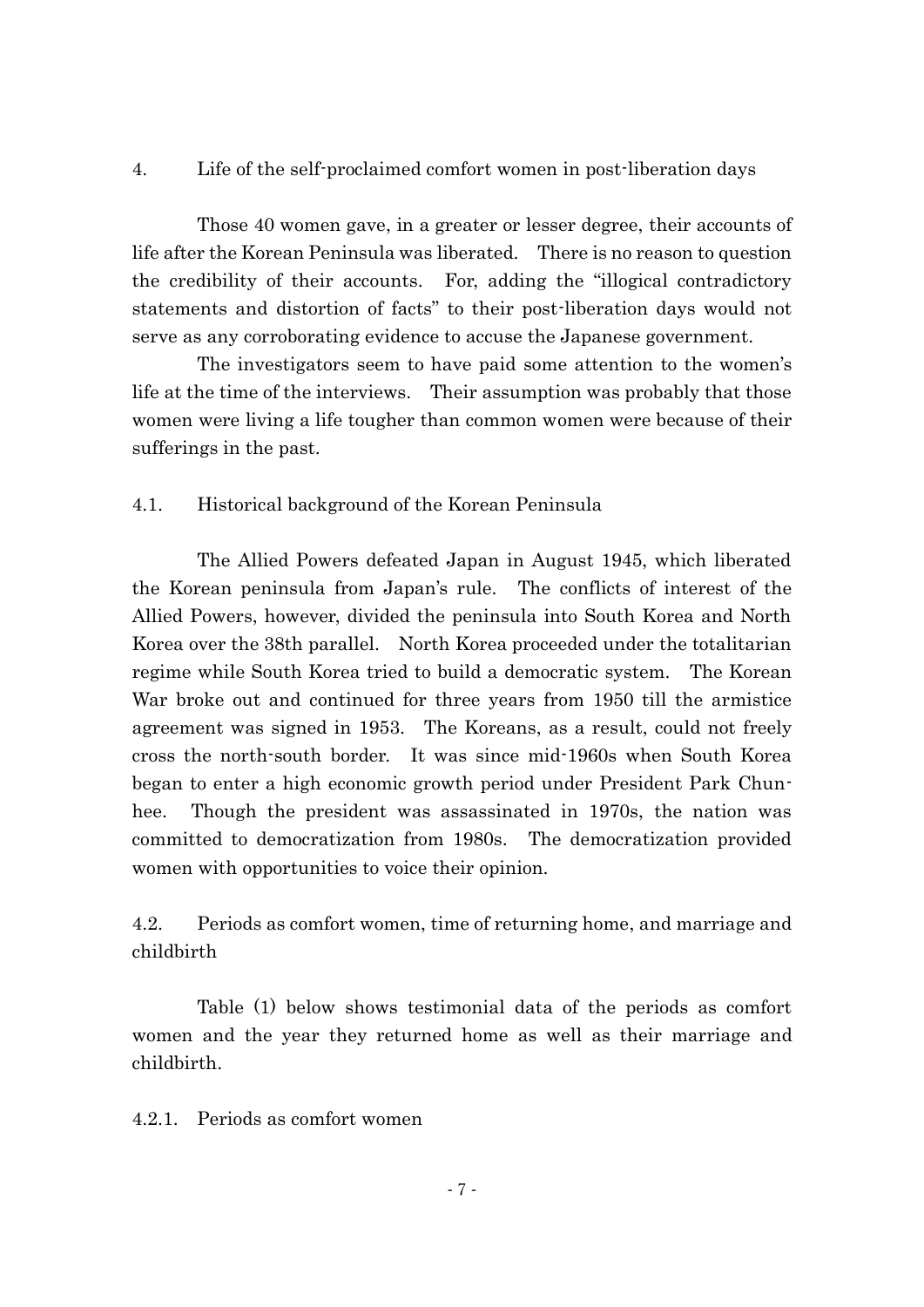The self-proclaimed comfort women left home after being traded for money, by deception, or for making money. The periods they were at comfort stations or brothels vary from two months to a half year for the shortest, nine years for the longest, with the average of approximately three years and four months. More than a few of them stayed where they were after the motherland liberation, some of whom got repatriated decades later.

## 4.2.2. Marriage and childbirth

Most of the women who stayed single were strongly ashamed of their blemished virginity and chastity as Yun Do-ri and Jang Soo-wol narrated. Their belief is probably nurtured by Confucian values to respect one's husband and parents that had been prevailing since the days of Joseon Dynasty which was characterized by the Yangban class and patriarchy. Misogyny, however, was generally observed both in Japan and other nations while chastity was imposed upon women.

Those who stayed single were 20% of the total women  $(8\div 40)(100)$ . This rate seems to be higher in comparison of Japan's national census statistics of 2015: Men is 23.4% and Women 14.1%.

Their enduring hardships under foreign sky did not necessarily make them distrust for men. Those women were young when they returned home. Quite a few of them were encouraged by their families and neighbors to get married. 29 women found their spouses or partners to live with.

As for an infertility rate among couples, it is generally believed to be about 10%. A 2015 survey done by Japan's National Institute of Population and Social Security and Research indicates as many as 29.3% of them were concerned about their infertility. It may not be appropriate to compare the situation of decades ago to today, those women's infertility rate comes to approximately 27.5%. This rate does not draw a quick conclusion that their infertility is attributable to their employment practice; most of them claim they had tended to as many as 20 to 30 men a day. Yet, 11 of them had become pregnant and delivered babies more than once.

12 of them adopted children regardless of the presence of partners. It is believed to be attributable to their maternal instinct and their want of a social life structure. That fact should be understood as noteworthy and socially commendable despite the social turmoil they went through after the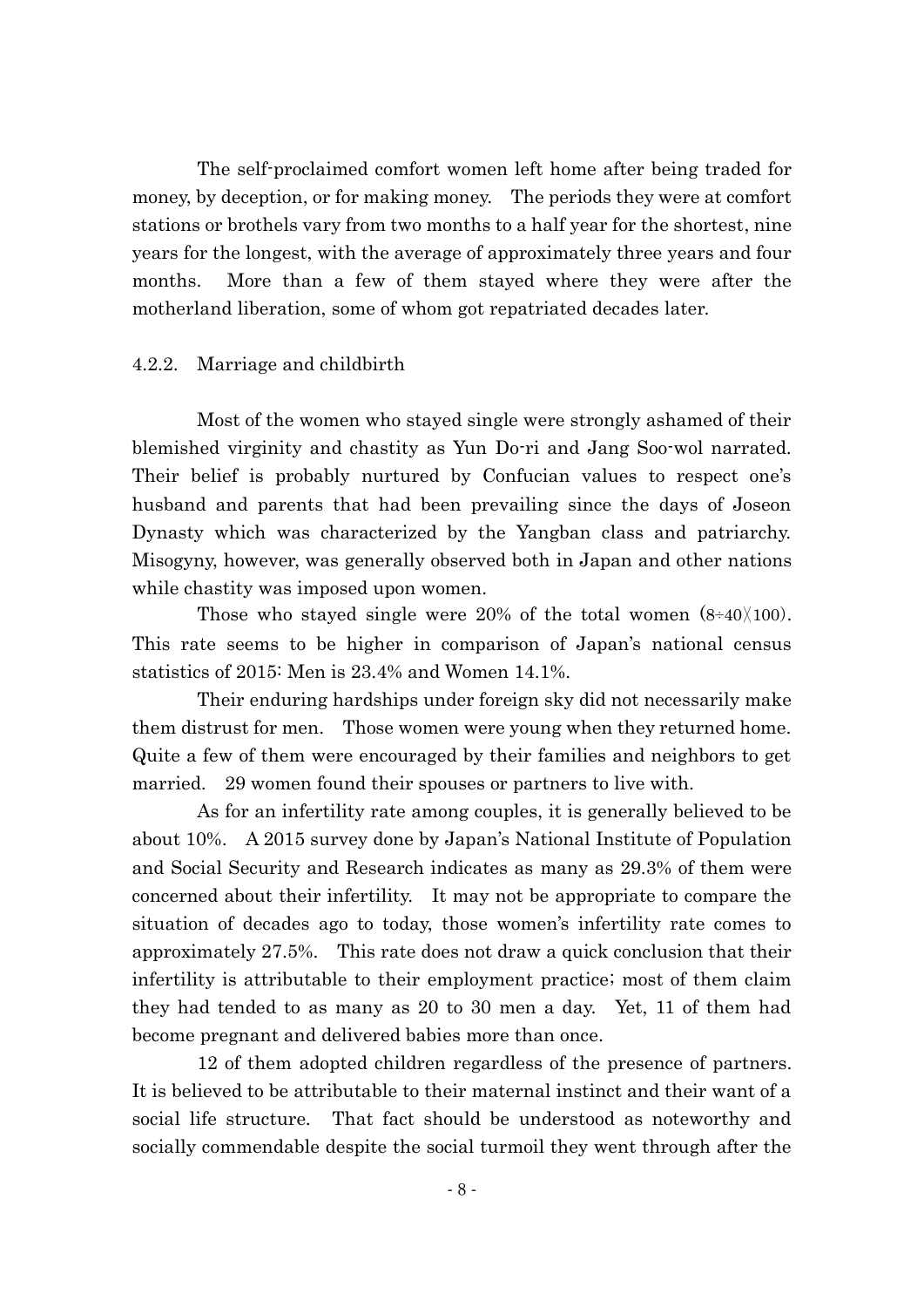liberation of the motherland.

Married, concubine, or cohabitation: 29 (excepting marriages prior to becoming comfort women; one of them only lived with a partner)

Single: 8 Unknown: 3

Childbirths: 11 Infertile: 8 (including one miscarriage) A husband went missing immediately after marriage: 1 Unknown: 3

Adoption of children: 12

Table (1)

Book A:

1. Kim Hak-sun: For 3 months till fall of 1941; married, one daughter and one son; returned home in June 1946

2. Kim Tok-jin: 1937-1940 (February or March); returned home a month or so later; concubine, two sons and one daughter

3. Lee Yon-suk: 1939 (December)-1945 (August); returned home in January1946; co-habitation, infertile, divorced

4. Ha Sun-nyeo: 1940 (or 1938)-1942; returned home in 1946; co-habitation

5. O O-mok: 1937-1945; returned home in 1945; married to a widower, infertile, divorced, adopted a girl

6. Hwang Geum-Joo: 1941-1945; returned home in early December 1945; single, adopted three orphans

7. Moon Bil-gi: 1943-1945; returned home in August 1945; concubine, reared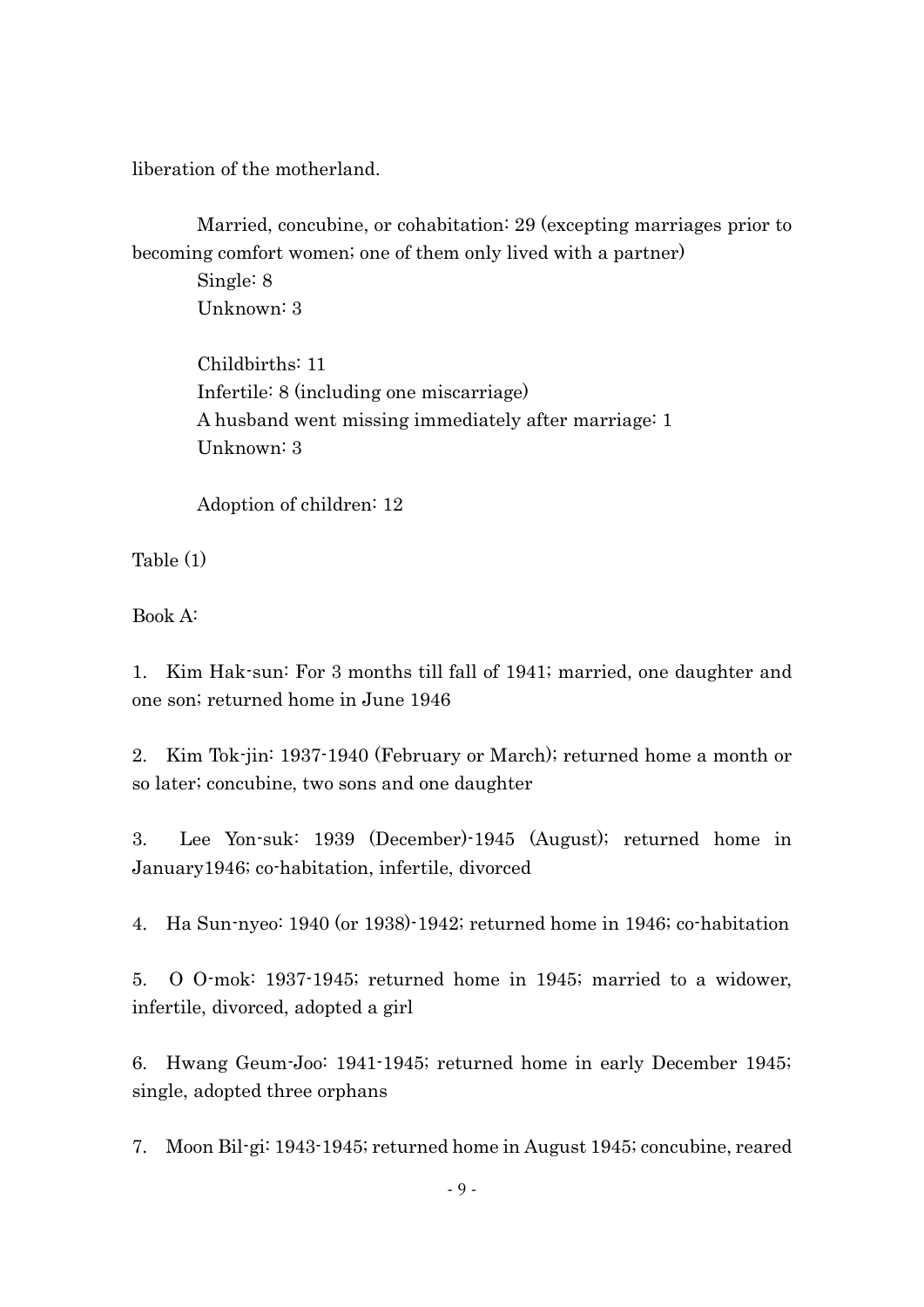younger sister's grandchild

8. Lee Yong-soo: 1945 (January)-1945 (August); returned home in 1946; married in 1989, divorced

9. Lee Ok-pun: 1942-1945 (August); returned home in 1947; single

10. Moon Ok-chu: 1940-1941, 1942 (July)-1945 (August); returned home in 1945; married twice, adopted the former husband's son

11. Lee Sun-ok: Married and divorced before 1938, 1938-1944; returned home in early 1945; cohabitation

12. Lee Sang-ok: 1936-1942; returned home in December 1946; married, miscarried

13. Lee Tok-nam: 1939-1942; returned home in 1945; Single, adopted younger sister's child

14. Lee Yong-nyeo: 1942-1945; returned home in April 1946; cohabitation, infertile, adopted her partner's son

15. Kim Te-son: 1944 (November-December); returned home in 1945; cohabitation, two daughters

16. Park Sun-e: Married and delivered a son before 1942, traded by her husband; 1942-end of 1943; returned home in January 1944; married, three children

17. Choi Myong-sun: 1945 (January-July); returned home in 1945; married, one son, remarried, three daughters and a son

18. Kang Duk-kyung: 1944 (fall)-1945 (August); one child before 1945; returned home in January 1946; single

19. Yun Do-ri: 1943 (September)-1945 (August); did not leave Pusan; single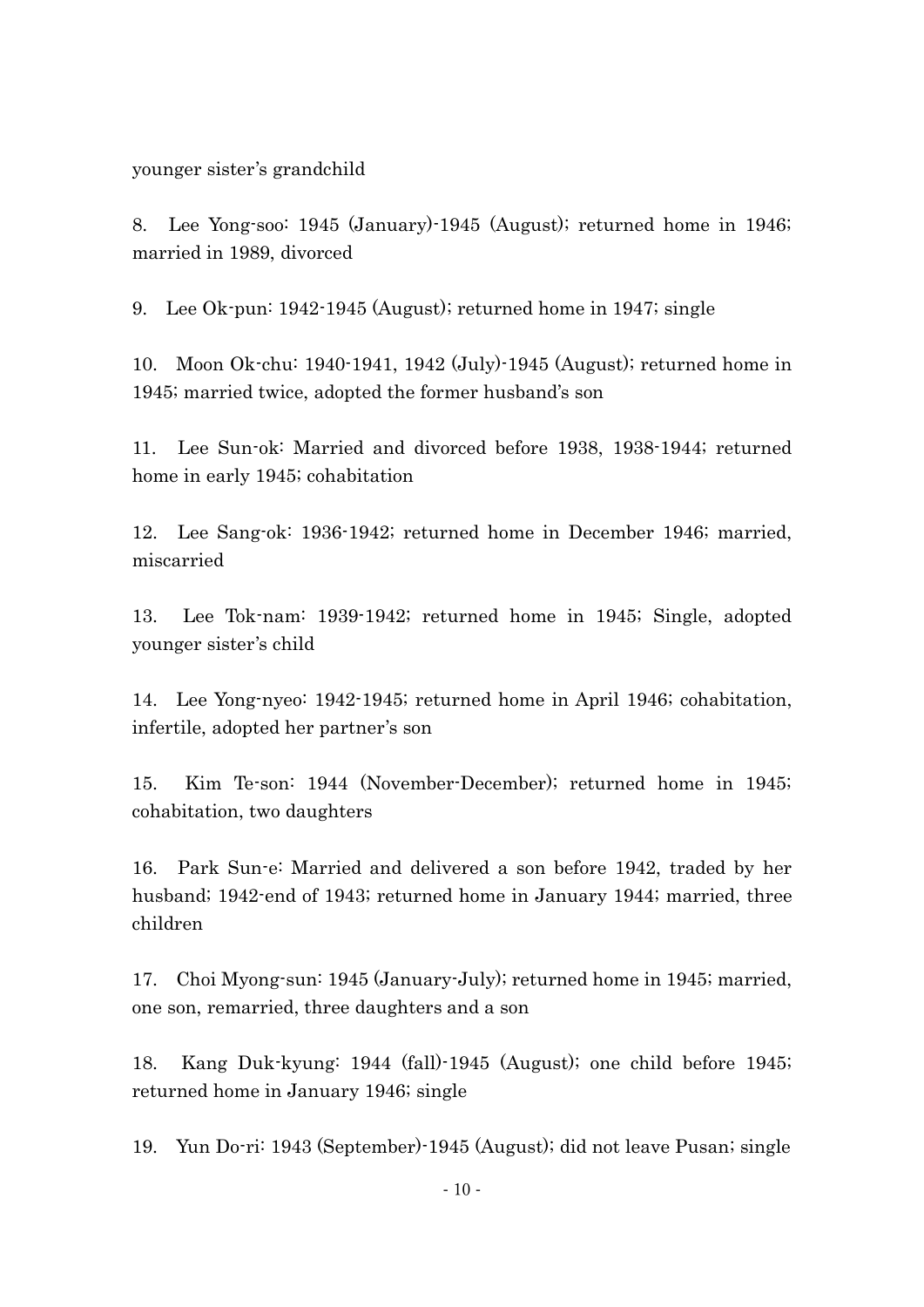Book BI:

1. Park Yong-sim: 1938 (August)-1944 (September); returned to North Korea; married, infertile, adopted an orphan

2. Song Sin-do: Married before 1938, four children before 1945, 1938-1945; went to Miyagi, Japan; lived with a partner

3. Kim Hak-sun (\*mentioned earlier)

4. Lee Gye-wol: 1937-1939 (March); returned to North Korea at the end of 1940; single, adopted a child

5. Kak Kim-nyeo: 1939 (fall)-1941 (November); went to North Korea; married, a child

6. Park Do-ri: 1940-1945; returned home in 1945; concubine, married later, a son and three daughters

7. Kim Yon-suk: 1940-1945 (spring); returned to North Korea in 1945; married, infertile

8. Hwang Geum-Joo (\*mentioned earlier)

9. Park Ok-son: 1941-1945; went to north of North Korea; married, a daughter and a son; returned home in 2001

10. Lee Ok-son: 1943-1945; returned home in 2000; immediately after marriage, her husband went missing

11. Moon Bil-gi (\*mentioned earlier)

12. Kang Duk-kyung (\*mentioned earlier)

Book BII: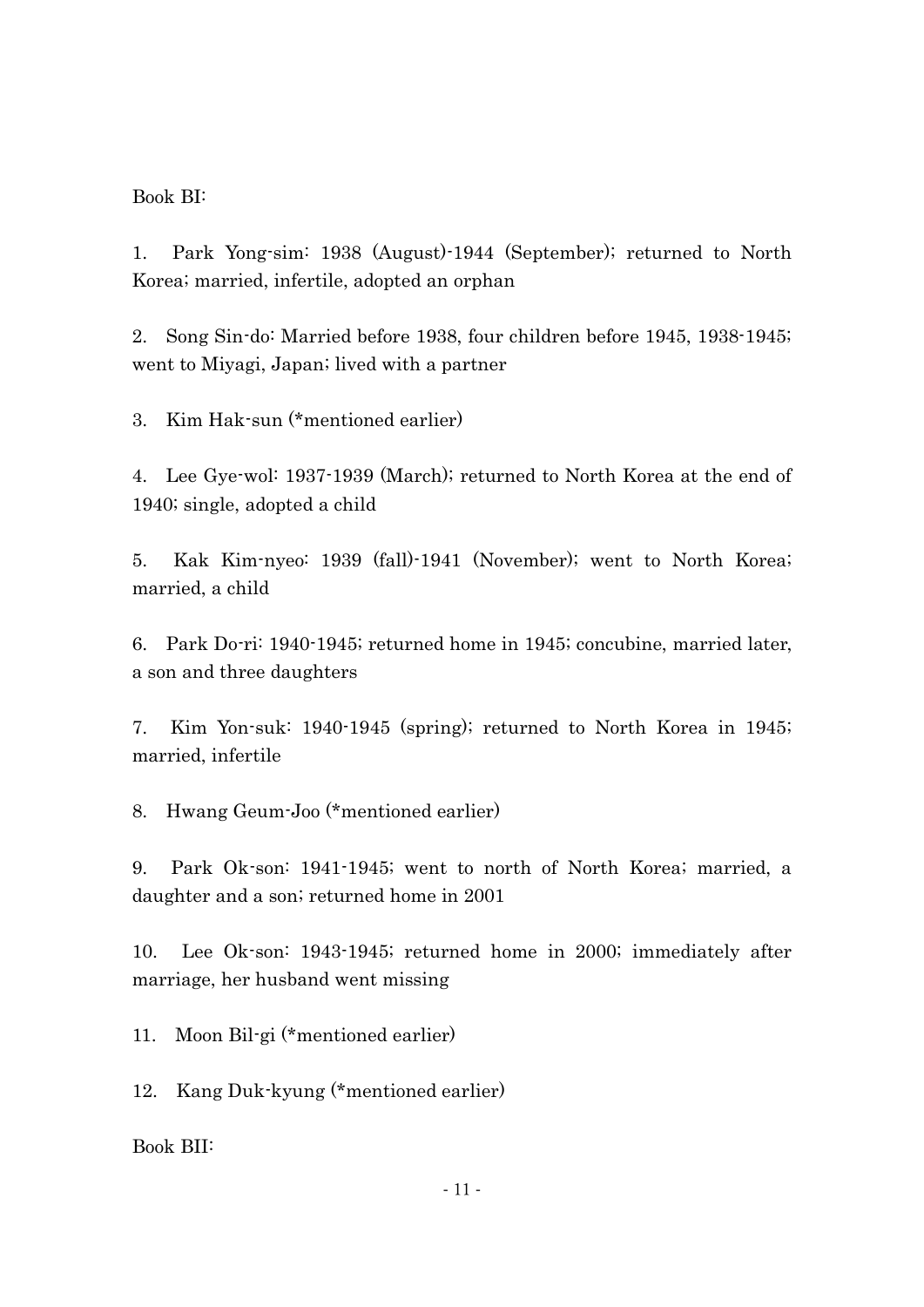1. Park You-nian: 1938 (August)-1945; returned home to North Korea in March 1946; cohabitation, a son, adopted a few girls, cohabitation again

2. Sim Dar-om: 1939-1940, 1940-1945; returned home later; unknown

3. Gil Won-ok: 1940-1941, 1941-1945; returned home after 1945; married, left home; cohabitation, adopted a child

4. Moon Ok-chu (\*mentioned earlier)

5. Jang Soo-wol: 1941 (September)-1945 (June); returned home in North Korea before August 1945; single

6. Kim Bok-dong: 1941-1945; returned home after August 1945; married, infertile, re-married

7. Kim Gun-ja: 1942 (March)-1945; returned home after August 1945; cohabitation

8. Kim Sol-an: 1944-1945; returned home after August 1945; married, three sons, divorced, re-married, six abortions

9. Lee Sang-ok: 1943-fled before 1945 (?); lived in North Korea after 1945; unknown

10. Kang Il-chul: 1944-1945; lived in Jilin after August 1945; married, a son; re-married, a daughter and two sons; returned home in 2000

11. Lee Jong-nyeo: 1943 (July)-1945; lived in North Korea after August 1945; unknown

12. Pei Pong-gi: Married twice before 1944; 1944-1945 (March); lived in Okinawa thereafter; single

13. Ha Sang-suk: 1944 (May)-1945; lived in China after August 1945;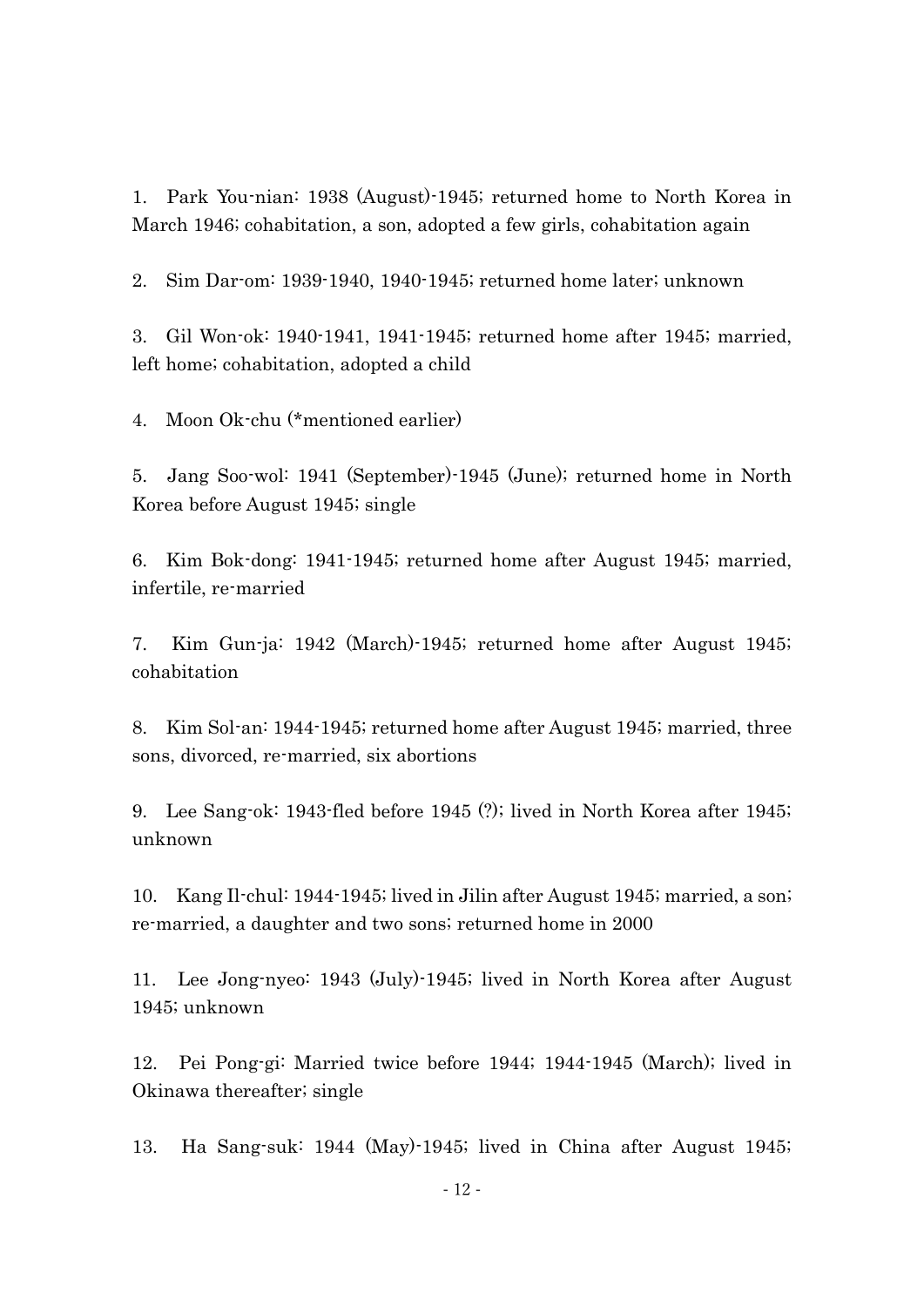cohabitation, infertile, cohabitation again, married, infertile

14. Kim Sun-ok: 1943-1945 (?); lived in China after August 1945; returned home in 2005; married, two daughters and a son; re-married, two daughters, adopted a boy

### 4.3. Occupations

Almost all self-proclaimed comfort women returned home in the Korean Peninsula after the motherland liberation, excepting a few who stayed under foreign sky. Some found their families at home while others discovered they were gone. A few of them took up jobs after landing in Pusan and Inchon to bring home some money. Many of them changed jobs frequently. Some of them seriously succeeded in their business by settling down in one place. One lost her fortune later as she became a debt guarantor for a friend. Many a woman took up homemaking after finding her partner. It is true that they got through painful hardships up until 1990s. I dare say, at the risk of offending some people, the way they lived deserves great praise. Following is a list of occupations they had.

Trafficking heroin, contraband, and U.S. dollars; selling American commodity goods and insurance policies; peddling clothes, fish, and groceries; running pubs, restaurants, a general store, a boarding house, food stalls, and an inn; working as employees of pubs, restaurants, factories, farms, and cooperative farms; becoming housemaids and live-in housemaids, a singer, a nurse, Kisaeng, a lumberjack, and a prostitute for U.S. troops.

A sidebar comment is nine of the South Koreans were welfare recipients at the time of the investigations. Two of the six who live in North Korea seem also to be on welfare.

### 5. Memories of their life

Provided below are several comments the self-proclaimed comfort women made toward life. It is regrettable the investigators failed to characterize the women's personalities. Relevant descriptions not longer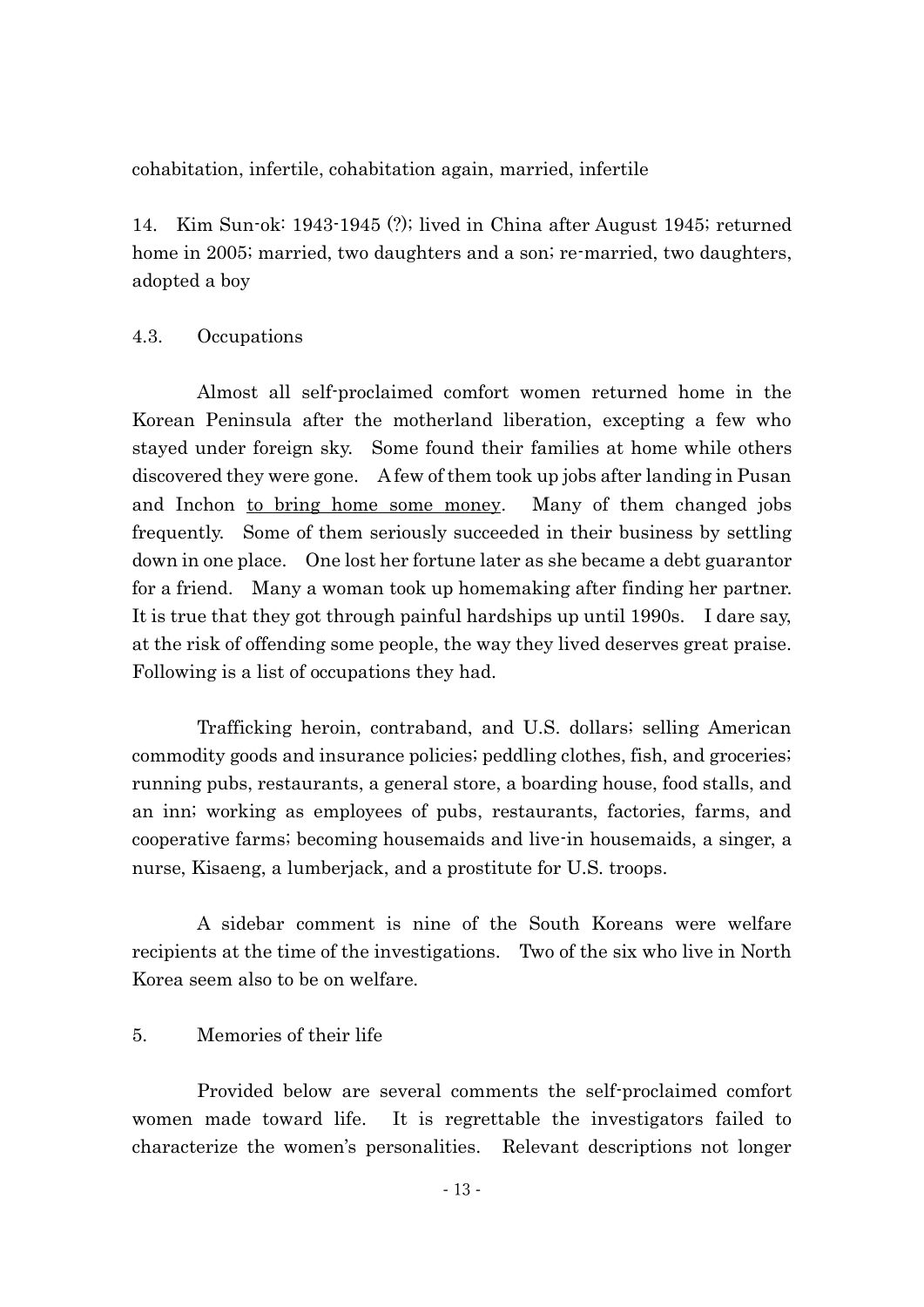than several lines. Their thoughts, endorsed and enriched by strong will and long experience, might have provided men and women of all ages with valuable insights. (\*Underlined by author)

Kim Tok-jin: "The Japanese should be blamed but I hate much more those Koreans who became their pawn. I have a lot to say to our government, which must compensate for us."

Lee Yon-suk: "Not only the Japanese but also the Koreans trampled one another to go on living. Both are to be blamed. … I am not concerned about getting reparations. For, I may go away tomorrow."

Hwang Geum-Joo: "My wish is to live an independent life until the end while not being ignored by others and at the same time offering assistance for the people in hardship."

Lee Tok-nam: "People are supposed to live by accepting their fate. They will lose happiness of today if they have eyes bigger than one's stomach. I no longer entertain a big dream. When I was young, I had a bad temper. Because I spent my younger days there (\*Southeast Asia), I am reluctant to meet people. All I want now is to lead a quiet life."

Kim Te-son: "I think that all the sufferings are attributable to sins of our ancestors. It is because of the poverty of our country in which we were born. Even if I was married when I was young, I might have become a comfort woman in one way or another. It is fate that I was born in those days."

Park Sun-e: "I made public my past experiences because I thought it would be of service to my country. Our people must never be enslaved by a foreign country again."

Yun Do-ri: "<u>I would like to be born again as a woman</u>. It would be nice for me to study hard under the good care of parents, to get married to a good man, and to bear a child."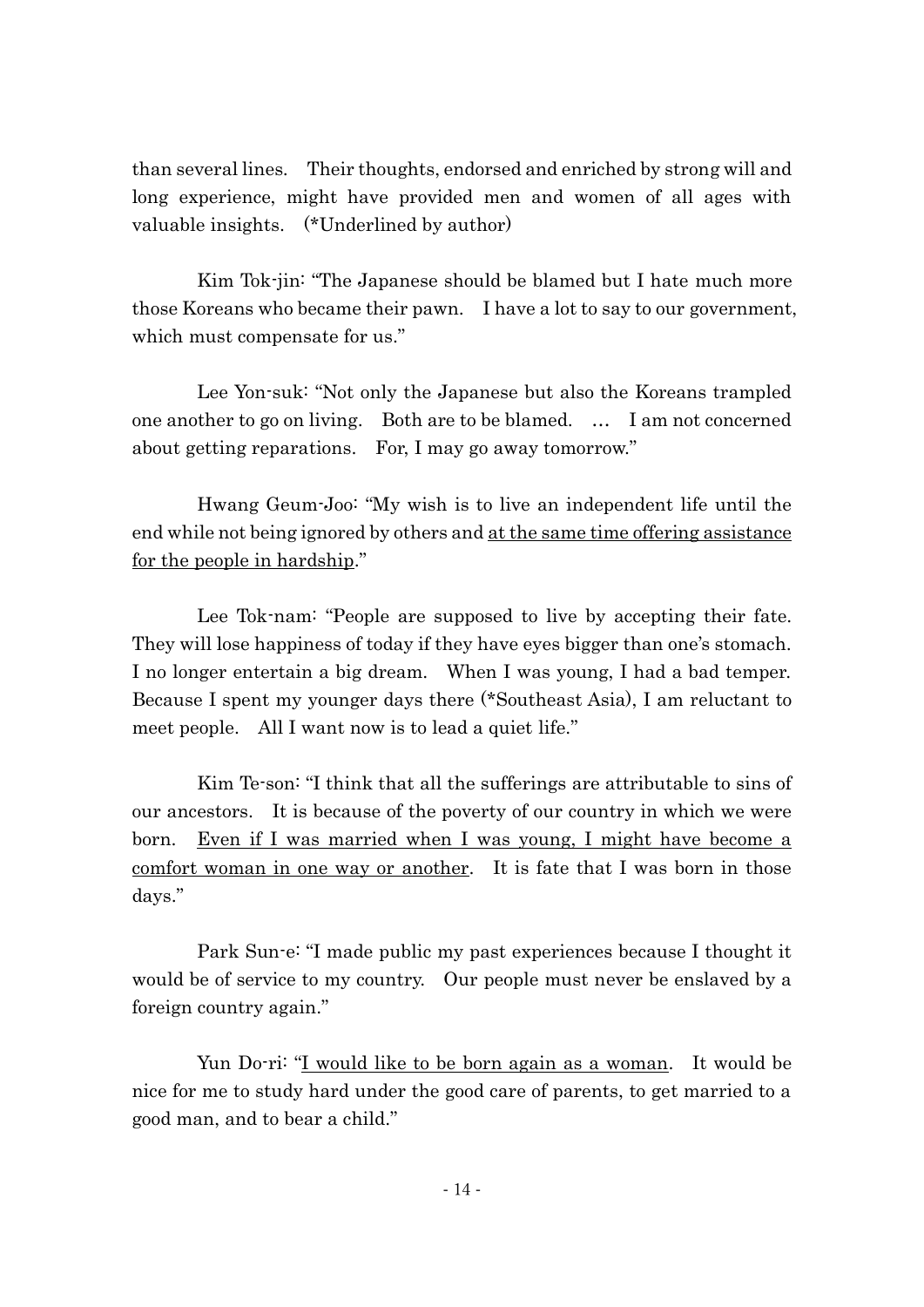Sim Dar-om: "The Buddha statue on the altar truly evokes a profound sense of wonder. It gives me everyday wisdom of this and that. Lean live a good life day after day because the Buddha makes me act like a human and gives me an opportunity to get along with other people."

Gil Won-ok: About her adoption of a boy a stranger gave a birth to, "I am deeply indebted to Lord for my son whom I raised to make him go to the graduate school of a college of theology."

Kim Sol-an: "My (\*second) husband is a college graduate. He said he would not mind it (\*after I had my elder sister disclosed my past to him). He said what had happened in the past would not matter any longer. I thought in my heart that one who studied hard are different from others."

Kang Il-chul: "Those licensed prostitutes went to warfront to earn money. We were forced to go there."

Ha Sang-suk: "I worked at a cotton-spinning company in China from 1962 to about ten years ago. I was mentioned in the newspaper as a model employee. I worked hard because I did not want the Chinese to consider the Koreans were incapable of doing work. I was awarded in 1992 for having a happy family."

A sidebar comment: Kang Duk-kyung studied painting after she moved in the House of Sharing in 1992.

6. The Korean Council policies and a personal comment

The personal life of those self-proclaimed comfort women was probably a secondary matter for the Korean Council that had a social cause to criticize Japan. As mentioned earlier, nine of those women were on welfare when their testimonies were published. Many researchers would probably lose no time in asserting, "It is their experience of the past that brought about their welfare status of today. That is why a hard blow of justice must be delivered to the perpetrators." Have the council's campaigns with great public fanfare really improved their circumstances? Had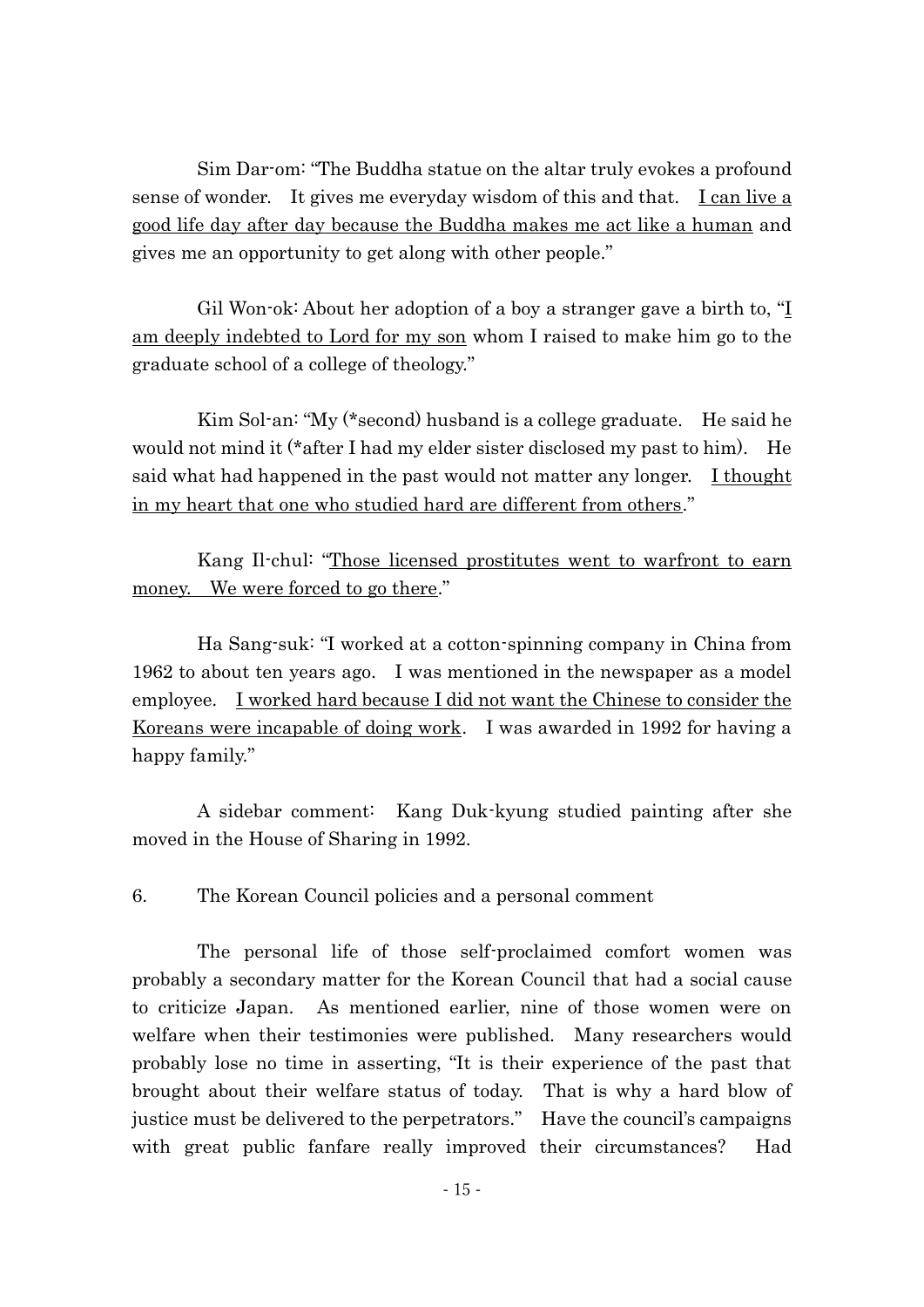rationing a portion of the donated money and setting up the House of Sharing sufficiently satisfied those women?

Tsukasa Yajima, the House's employee in charge of international affairs, blew the whistle to the Kyodo News on May 28, 2020 that the donated money had not properly been used for the women in the house. He wrote in 2005 an interesting observation about the life of nine women as follows (Book BI, pp. 255-257). What Yajima narrated is, in no way, a case of improvement of their situations.

"A verbal brawl takes place among them over small things, which is the clash of their egos. Visitors who come to the House often comment each woman appears like any ordinary grandma. I would say all of them are fearless and greedy, not to mention making underhanded tricks more than anyone else does. It is true everyone is two-faced. But when you encounter the women's hidden nature, you would find them extremely uncomfortable and musing, at the same time."

At the beginning, the Korean Council campaigns were supposed to consist of the two pillars below, which operated as the two wheels of a cart.

(1) To pursue actions to demand Japan to take responsibilities for the comfort women

(2) To provide psychological and material support for those women

The Korean Council encouraged those women to take part in the Wednesday demonstrations in the nation, took them overseas to attend unveiling ceremonies of comfort women cenotaphs and statues, and arranged them to take the congressional and assembly witness stands. It is true that the council, by making public the women's past, could appeal human rights violations not only to Japan but also to the world. The pillar (1) has been partially successful.

Concerning the comfort women issue itself, Professor Chin Sung-Chung of the Seoul University said as follows in an opinion piece titled 'In Seeking Concrete Solutions for the Victims' (Book BII, pp. 381).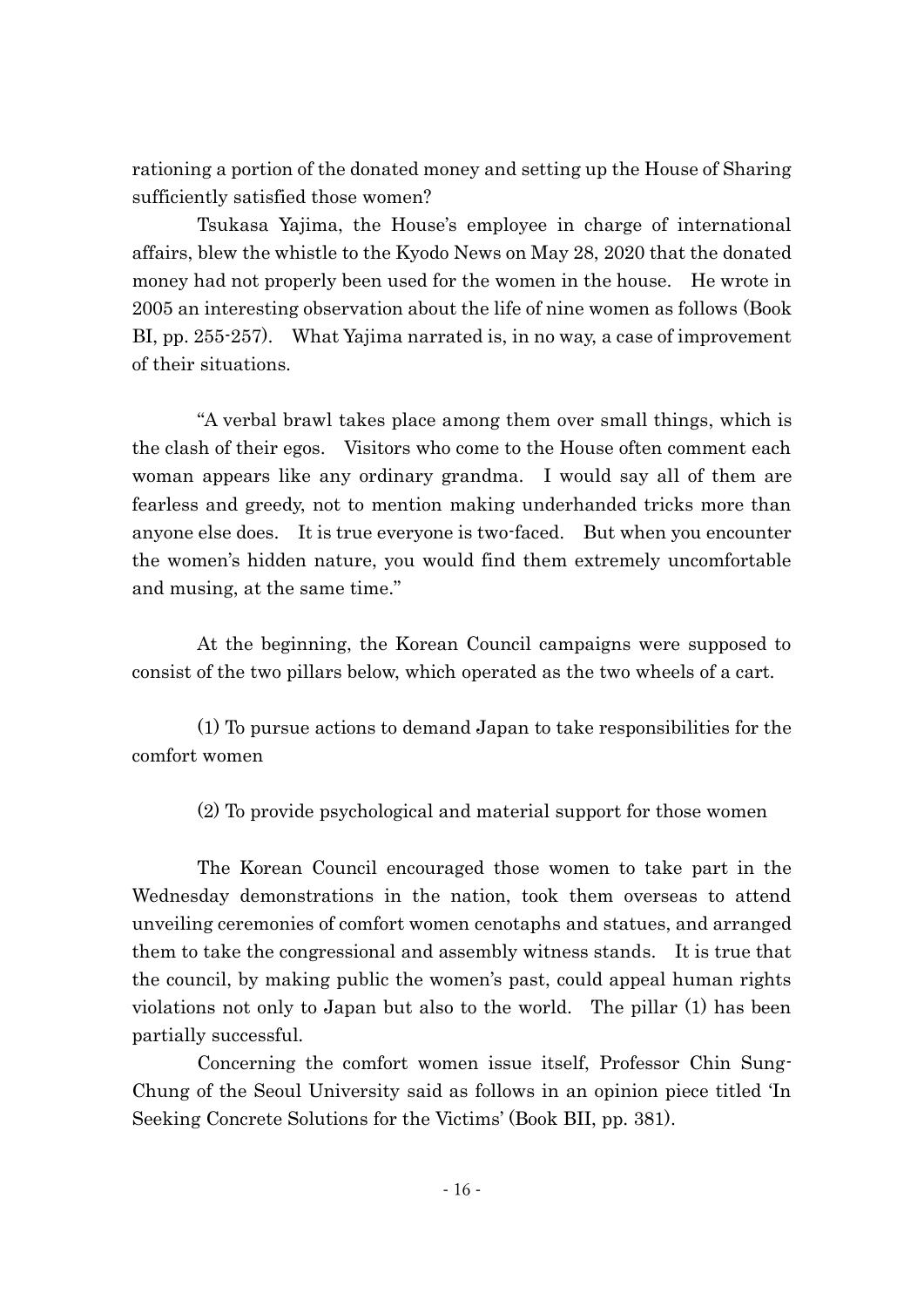"It is the social conditions of war, racial prejudice, and patriarchy that brought forth the comfort women system. Eliminating them will be the fundamental solution to the problem."

The three factors Professor Chin mentioned—metaphysical in some way—are concisely reviewed: (a) War breaks out of conflicts of interest as history has seen. Therefore, it is not necessarily rightful to blame Japan alone from a geopolitical point of view. (b) The racial prejudice Professor Chin mentioned is a criticism against Japan that colonized the Korean Peninsula and treated the Koreans as the second class citizens for the Japanese. The Western Powers exploited local people wherever they were in the modern age of colonial imperialism. This fact would be no excuse for Japan. (c) Patriarchy continued in every corner of the world into modern times. It exerted profound influence especially over the Koreans as a legacy of the Yi Dynasty rule for five centuries. It is not quite reasonable to blame Japan for patriarchy. It goes without saying that the comfort women system did not originate in the peninsula; the system must be understood as having evolved around prostitution in Japan from the 17th century.

Having said that, I believe what Professor Chin meant above should be interpreted as a future agendum for the Korean Council. Accordingly, his suggestion should not be identified with the pillar (1).

What about the pillar (2)? As far as their well-being is concerned, it is not necessarily true that the Korean Council has satisfied those women's psychological and material needs while they were in the retirement period. It has controlled their behaviors and decision-making. It has divided their personality by elevating them to a group icon. In other words, those women have become a tool of the intellectuals without being provided any opportunity to pride themselves with their own insights into life.

Both a sincere person and an insincere person are remembered in history. It is the former not the latter the public will appraise. The Korean Council with a wrong judgement has left a major stain that cannot be wiped off. It is anyone's guess how this incident regarding accounting irregularities comes to an end. The Korean Council must be back to square one and earnestly and seriously review the pillar (2) so that it can kickstart what needs to be done for those women. Time is running short.

"The whole truth" sounds nice, however, "Covering the truth" is a